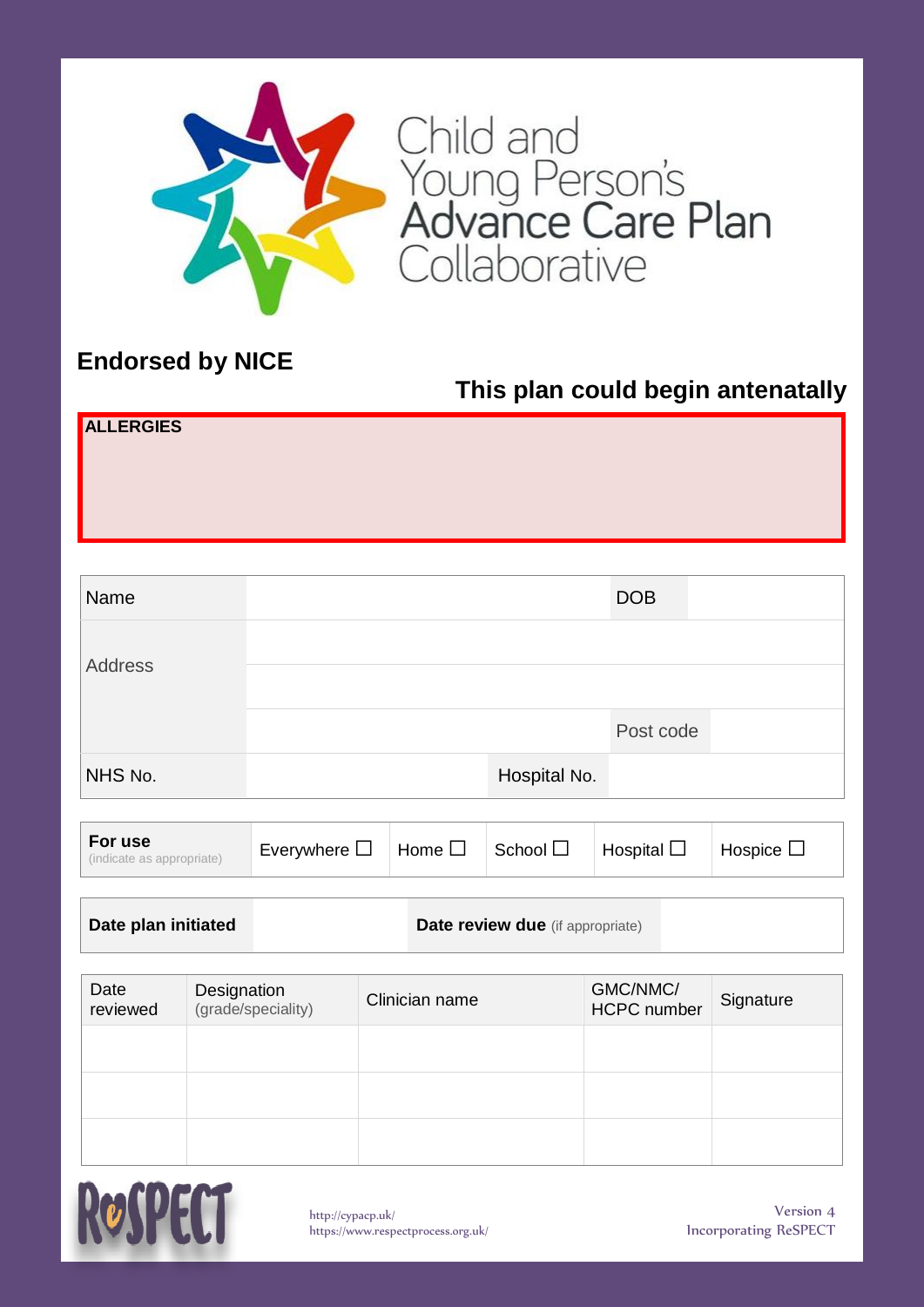#### Child and Young Person's Advance Care Plan

This document is a tool for discussing and communicating the wishes of an infant, child, young person and/or their parent or carer. It is a collaborative document for shared decision-making between families and clinicians.

In addition to recording a concise record of the advance plans, this document is designed to provide a rapid overview of key decisions to the attending carers, should an emergency situation arise when the individual cannot give informed consent for themselves. This is particularly helpful if next of kin / parent(s) are not present immediately. It now incorporates ReSPECT (Recommended Summary Plan for Emergency Care and Treatment) at the end of this document, including decisions around resuscitation.

The document has had input and support from English regions including: South Central and Wessex, South West, West Midlands, East Anglia, Kent and Sussex, London, North West, and the North East. The content of this care plan accurately reflects the NICE guideline on end of life care for infants, children and young people with life-limiting conditions. (NG61, 2016 and QS160). It also supports statement 1 in the NICE quality standard for end of life care for infants, children and young people. Version 4 is endorsed by NICE (E193) (2018).

For electronic copies of this form, information leaflets and associated guidance, see the CYPACP website:<http://cypacp.uk/>

Also see the ReSPECT website for further resources:<https://www.respectprocess.org.uk/>

| <b>Lead Clinician</b>                                                                  |  |
|----------------------------------------------------------------------------------------|--|
| Contact details                                                                        |  |
| 24 hr contact phone number<br>(if available)                                           |  |
| What is this number?<br>e.g. Ward, community nursing<br>team, on call team or hospice? |  |

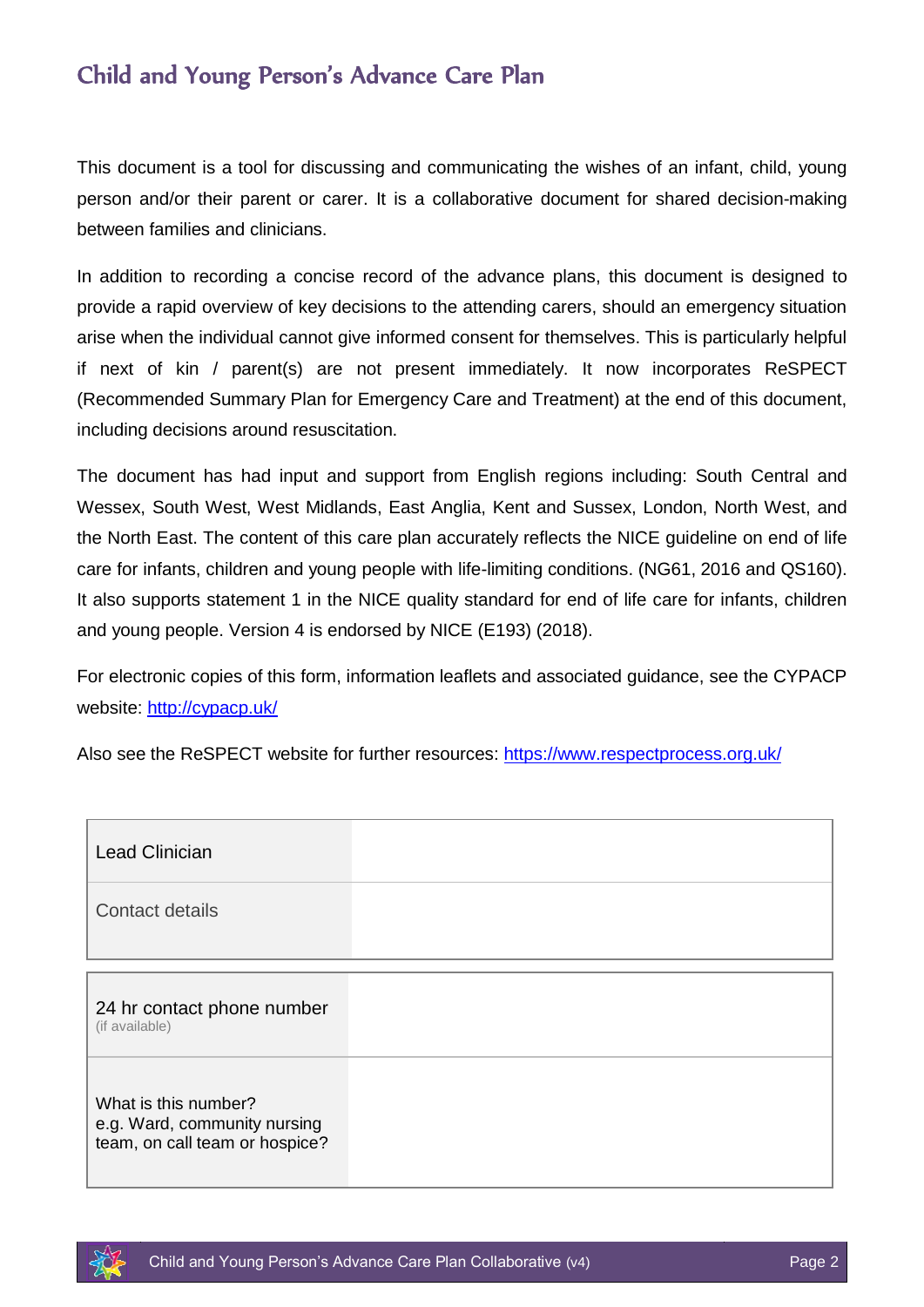| Child & Young Person's Advance Care Plan (CYPACP)                                                                            |                  |
|------------------------------------------------------------------------------------------------------------------------------|------------------|
| <b>INDEX</b>                                                                                                                 |                  |
| Section 1: Contacts, Demographics and<br><b>Decision- making</b>                                                             |                  |
| Contacts and who has agreed and supports this plan                                                                           | $\blacktriangle$ |
| <b>Diagnosis and Decision-making</b>                                                                                         | 5                |
| <b>Distribution list (Key Contacts)</b>                                                                                      | 6                |
| <b>Section 2: Wishes</b>                                                                                                     |                  |
| <b>Wishes during Life</b>                                                                                                    | 7                |
| <b>Wishes around End of Life (Optional)</b>                                                                                  | 8                |
| <b>Section 3: Emergency Medical Management</b>                                                                               |                  |
| <b>Management of Anticipated Complications</b>                                                                               | 9                |
| <b>Additional Notes</b>                                                                                                      | 9                |
| <b>Management of an Acute Significant Deterioration (non-arrest) 10</b>                                                      |                  |
| <b>ReSPECT</b> (Recommended Summary Plan for Emergency Care & Treatment)<br>including Management of Cardiorespiratory Arrest | 11               |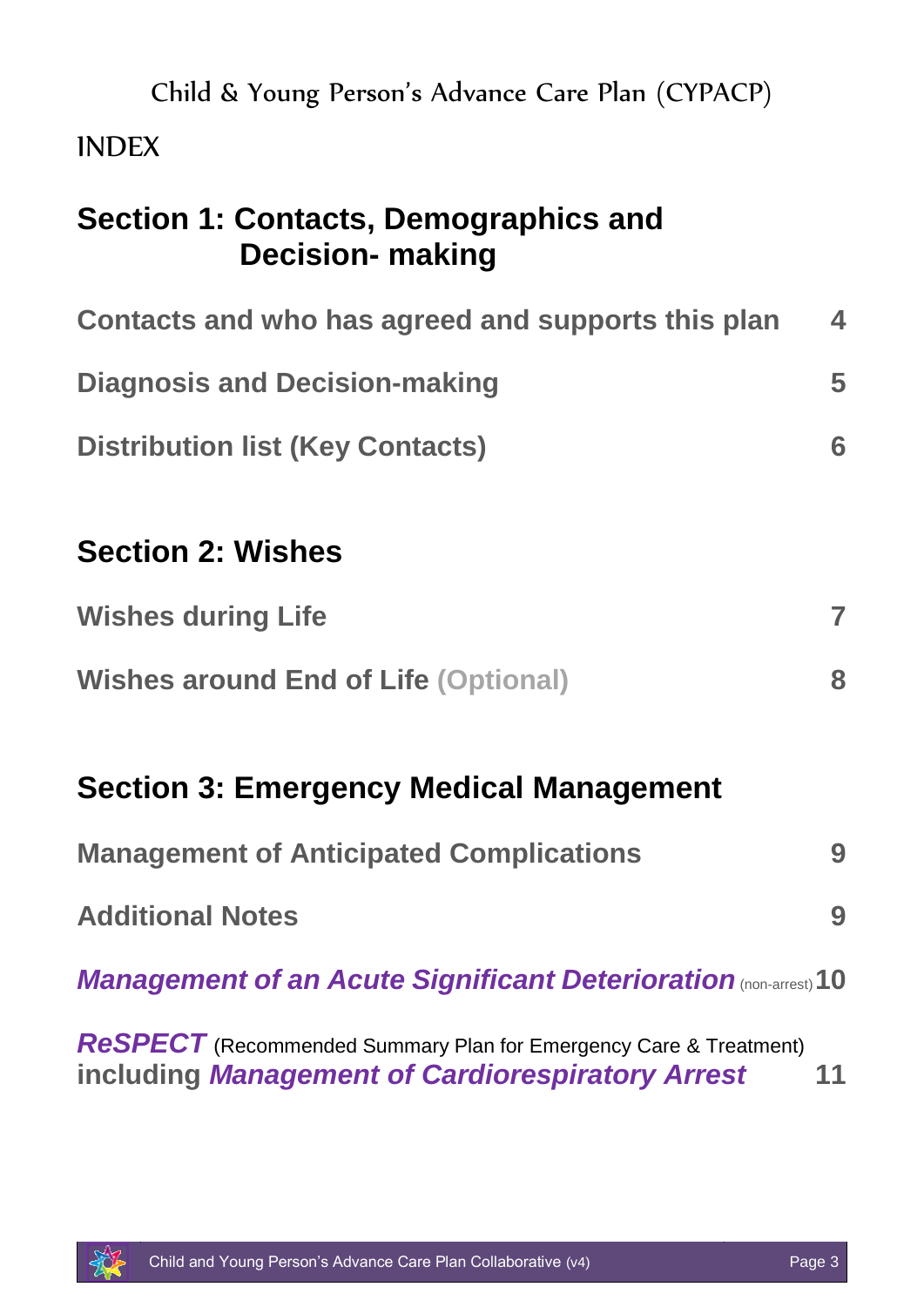Name: DOB: NHS No.

#### <span id="page-3-0"></span>**Contacts and who has agreed and supports this plan**

| Name                  | Date of Birth          |  |
|-----------------------|------------------------|--|
| Known as              | Interpreter<br>needed? |  |
| First Language        | Interpreter<br>contact |  |
| Telephone<br>Numbers: |                        |  |

**Name and emergency contact number of person/people with parental responsibility** (and address if different from front page)

**Other key family members** and carers (optional)**:**

**Lead Clinician**

#### **Who has agreed and supports the plan?**

| L <del>c</del> au Uilliulail                                                                                                                                                                                                                                                                                                                                                             |  |                                  |       |  |  |      |
|------------------------------------------------------------------------------------------------------------------------------------------------------------------------------------------------------------------------------------------------------------------------------------------------------------------------------------------------------------------------------------------|--|----------------------------------|-------|--|--|------|
| Name                                                                                                                                                                                                                                                                                                                                                                                     |  |                                  |       |  |  |      |
| Role                                                                                                                                                                                                                                                                                                                                                                                     |  | Professional<br>registration no. |       |  |  |      |
| Signature                                                                                                                                                                                                                                                                                                                                                                                |  |                                  | Date: |  |  |      |
| Young Person and person/people with parental responsibility                                                                                                                                                                                                                                                                                                                              |  |                                  |       |  |  |      |
| Please note that in recording names below, this indicates that the person/ people with parental responsibility, and the young<br>person where appropriate, are aware of the plan and in agreement with it. (The signatures below are optional but help<br>ensure their opinions have been included in the decision-making).                                                              |  |                                  |       |  |  |      |
|                                                                                                                                                                                                                                                                                                                                                                                          |  |                                  |       |  |  |      |
| Young Person (where appropriate; signature optional)                                                                                                                                                                                                                                                                                                                                     |  |                                  |       |  |  |      |
| Name                                                                                                                                                                                                                                                                                                                                                                                     |  | Signature                        |       |  |  | Date |
|                                                                                                                                                                                                                                                                                                                                                                                          |  |                                  |       |  |  |      |
| Person/ People with parental responsibility (signature optional)                                                                                                                                                                                                                                                                                                                         |  |                                  |       |  |  |      |
| Name                                                                                                                                                                                                                                                                                                                                                                                     |  | Signature                        | Role  |  |  | Date |
| 1                                                                                                                                                                                                                                                                                                                                                                                        |  |                                  |       |  |  |      |
| 2                                                                                                                                                                                                                                                                                                                                                                                        |  |                                  |       |  |  |      |
| Others involved in decision-making, for example Multi-Disciplinary Team (MDT)                                                                                                                                                                                                                                                                                                            |  |                                  |       |  |  |      |
|                                                                                                                                                                                                                                                                                                                                                                                          |  |                                  |       |  |  |      |
|                                                                                                                                                                                                                                                                                                                                                                                          |  |                                  |       |  |  |      |
|                                                                                                                                                                                                                                                                                                                                                                                          |  |                                  |       |  |  |      |
| The young person or parents /carer can change their mind about any of the preferences on the care plan at any time. If a<br>parent /person with parental responsibility is present at the time of their child's collapse, they may wish to deviate from the<br>previously agreed plan and under these circumstances their wishes should be respected, provided they are thought to be in |  |                                  |       |  |  |      |

the best interests of the child/ young person**.**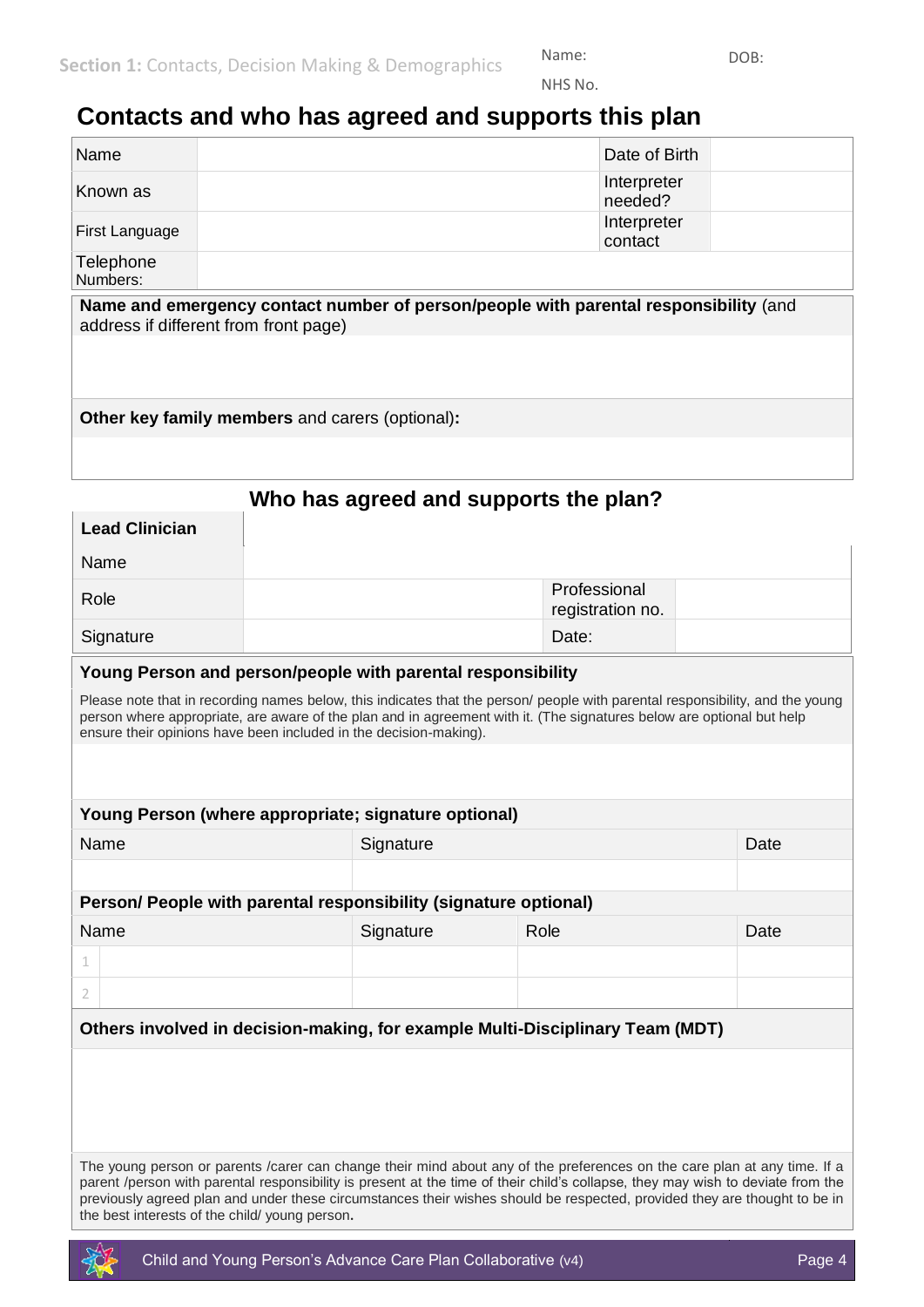Name: DOB: NHS No.

<span id="page-4-0"></span>

| <b>Diagnosis and Decision-making</b> |  |  |
|--------------------------------------|--|--|
|                                      |  |  |

| <b>Diagnoses</b>                                                                                                                                                     |
|----------------------------------------------------------------------------------------------------------------------------------------------------------------------|
|                                                                                                                                                                      |
|                                                                                                                                                                      |
|                                                                                                                                                                      |
|                                                                                                                                                                      |
|                                                                                                                                                                      |
| Main problems and background information                                                                                                                             |
|                                                                                                                                                                      |
|                                                                                                                                                                      |
|                                                                                                                                                                      |
|                                                                                                                                                                      |
|                                                                                                                                                                      |
| <b>Social issues</b><br>(Include if looked-after child)                                                                                                              |
|                                                                                                                                                                      |
|                                                                                                                                                                      |
|                                                                                                                                                                      |
| <b>Decision-making process</b>                                                                                                                                       |
| (Select at least one and please ensure this is consistent with Sections 5 & 6 of ReSPECT)<br>Basis of discussion / decision-making?<br>(Indicate as appropriate) [X] |
| Wishes of child/young person with capacity<br>□                                                                                                                      |
| Wishes of parent(s) for child on "best interests" basis<br>□                                                                                                         |
| $\Box$<br>Best interests basis (as in Mental Capacity Act 2005)                                                                                                      |
| $\Box$<br>Other (please state)                                                                                                                                       |
| <b>Comment</b>                                                                                                                                                       |
|                                                                                                                                                                      |
|                                                                                                                                                                      |
|                                                                                                                                                                      |
|                                                                                                                                                                      |
| Clinicians have a duty to act in a patient's best interests at all times.                                                                                            |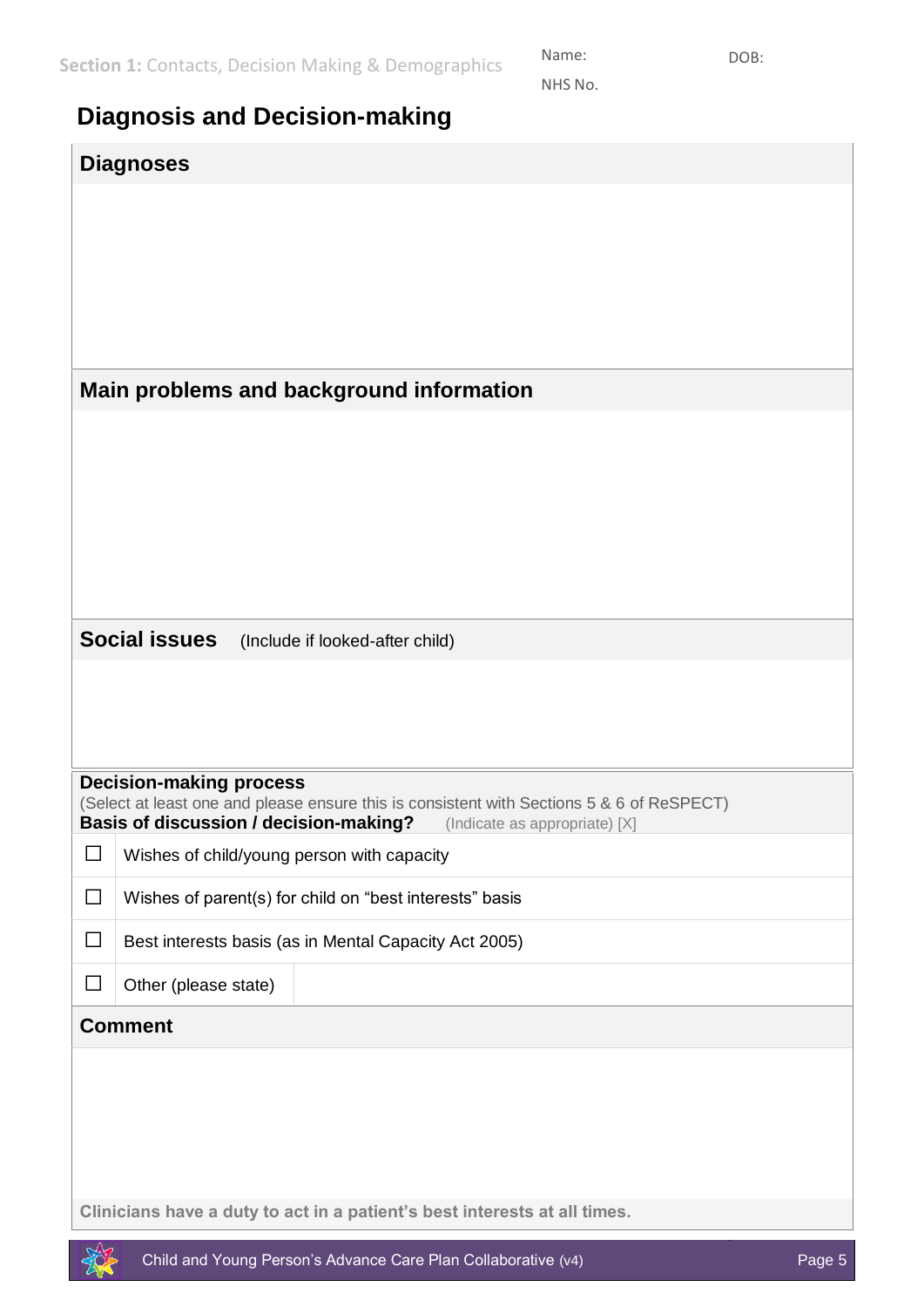NHS No.

Name: DOB:

### <span id="page-5-0"></span>**Distribution list (Key Contacts)**

|        | Who is responsible for the distribution of the CYPACP, bringing it to the attention of professionals, and<br>circulating any updates to it? |                          |                        |                          |  |
|--------|---------------------------------------------------------------------------------------------------------------------------------------------|--------------------------|------------------------|--------------------------|--|
|        | Name and/or Role                                                                                                                            |                          | <b>Contact Details</b> |                          |  |
|        |                                                                                                                                             |                          |                        |                          |  |
|        | NB: The child and family will hold a full copy of their plan<br>A full photocopy of the plan also to: (include date sent and by whom)       |                          |                        |                          |  |
|        | Full copy= $FC/$<br>Aware of plan= $\overline{A}$                                                                                           | Name and contact details |                        | Date sent and by<br>whom |  |
| $\Box$ | Local Emergency<br>Department                                                                                                               |                          |                        |                          |  |
| $\Box$ | <b>Children's Community</b><br>Nursing Team                                                                                                 |                          |                        |                          |  |
| $\Box$ | Hospice                                                                                                                                     |                          |                        |                          |  |
| $\Box$ | Lead Paediatrician                                                                                                                          |                          |                        |                          |  |
| $\Box$ | GP                                                                                                                                          |                          |                        |                          |  |
| $\Box$ | Hospital (ward or<br>assessment unit)                                                                                                       |                          |                        |                          |  |
| $\Box$ | Respite / Short Break Care<br>provider                                                                                                      |                          |                        |                          |  |
| $\Box$ | <b>GP Out of Hours</b>                                                                                                                      |                          |                        |                          |  |
| $\Box$ | <b>Ambulance Control</b>                                                                                                                    |                          |                        |                          |  |
| $\Box$ | School Nurse / Head<br>Teacher                                                                                                              |                          |                        |                          |  |
| $\Box$ | <b>Social Services</b>                                                                                                                      |                          |                        |                          |  |
| $\Box$ | Other (e.g. Hospital<br>Specialists)                                                                                                        |                          |                        |                          |  |
| $\Box$ | Other                                                                                                                                       |                          |                        |                          |  |
| $\Box$ | Other                                                                                                                                       |                          |                        |                          |  |
|        | Other                                                                                                                                       |                          |                        |                          |  |

#### ☐ Other **Comments**

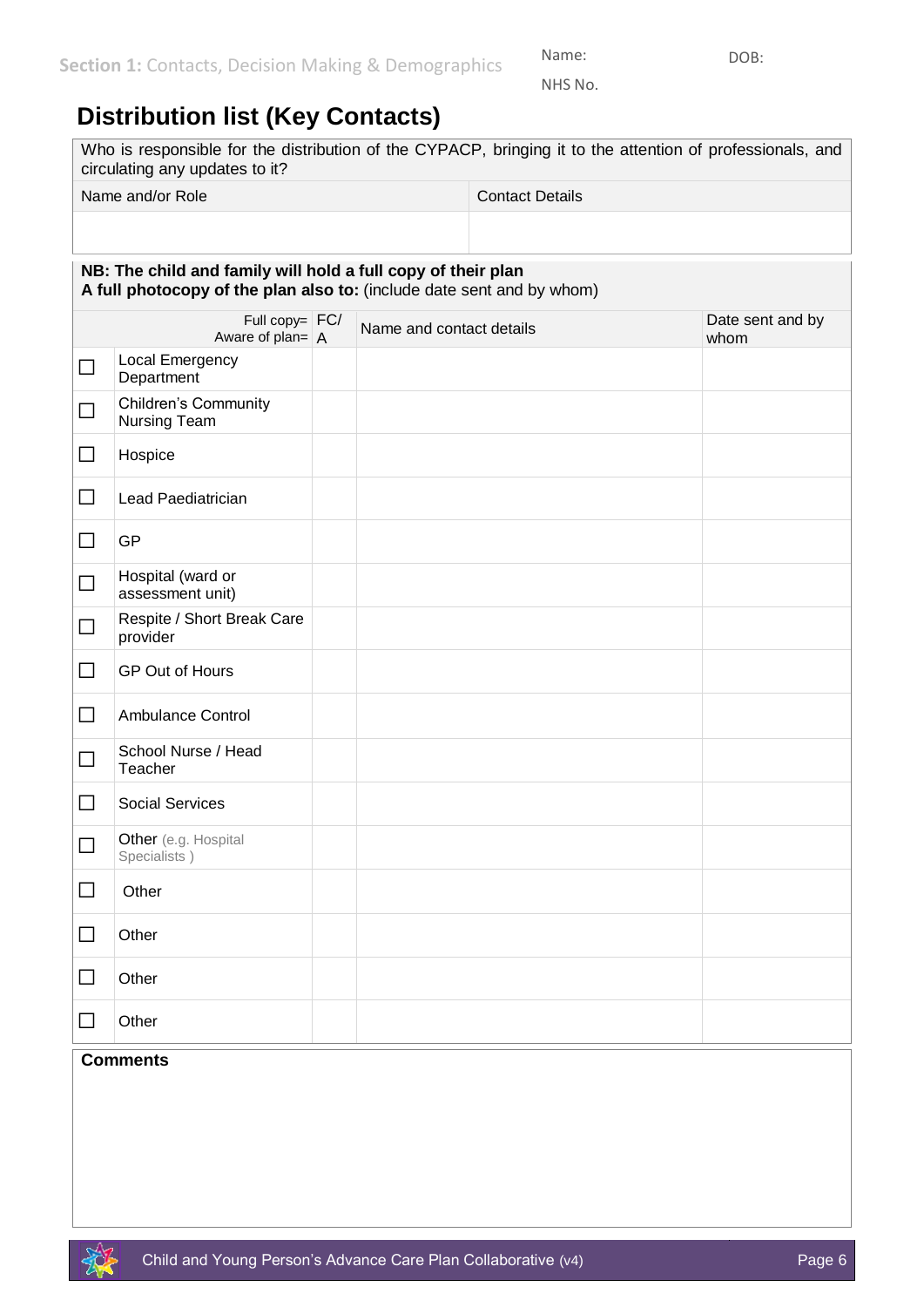NHS No.

#### <span id="page-6-0"></span>**Wishes during Life**

#### **WISHES DURING LIFE**

**Child's / Young Person's wishes** e.g. Place of care, symptom management, people to be involved (professional/ non-professional), activities to be continued (including spiritual and cultural) and goal-directed outcomes.

**Family wishes** e.g. Where you want to be as a family, who you would like to be involved, sibling needs (e.g medical, spiritual or cultural backgrounds).

**Others' wishes** (e.g. siblings, school friends)

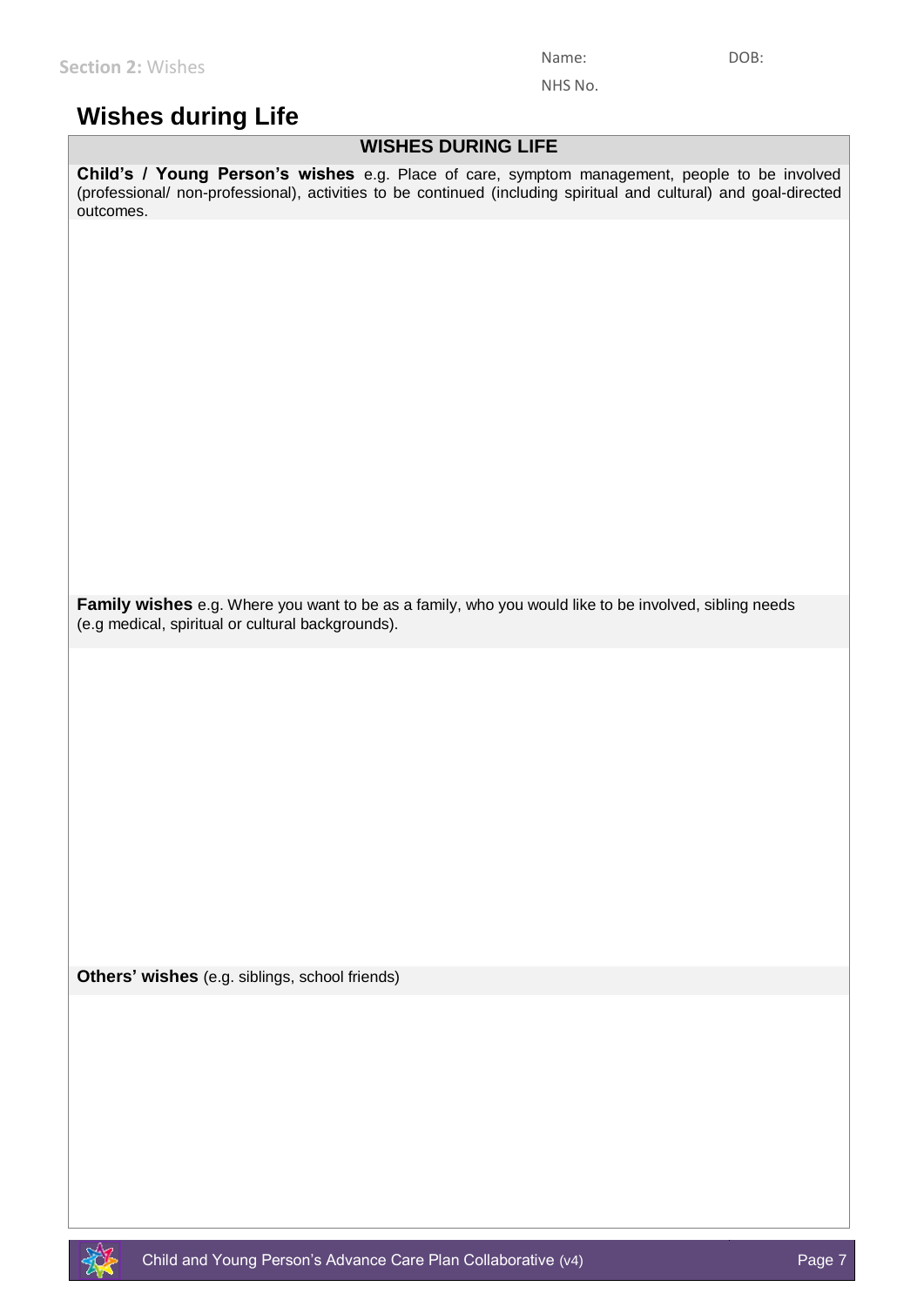NHS No.

### <span id="page-7-0"></span>**Wishes around End of Life (Optional)**

# If page not completed please comment **WISHES AROUND THE END OF LIFE Organ & tissue donation** (see separate guidance on web link [http://www.organdonation.nhs.uk](http://www.organdonation.nhs.uk/)) National contact number**s**. 0300 123 2323 Regional contact numbers. **Priorities for care, including preferred place of care of child /young person Spiritual and cultural wishes Other child/ young person & family wishes, e.g. what happens to possessions? Funeral preferences** Seek detailed information or further advice if needed

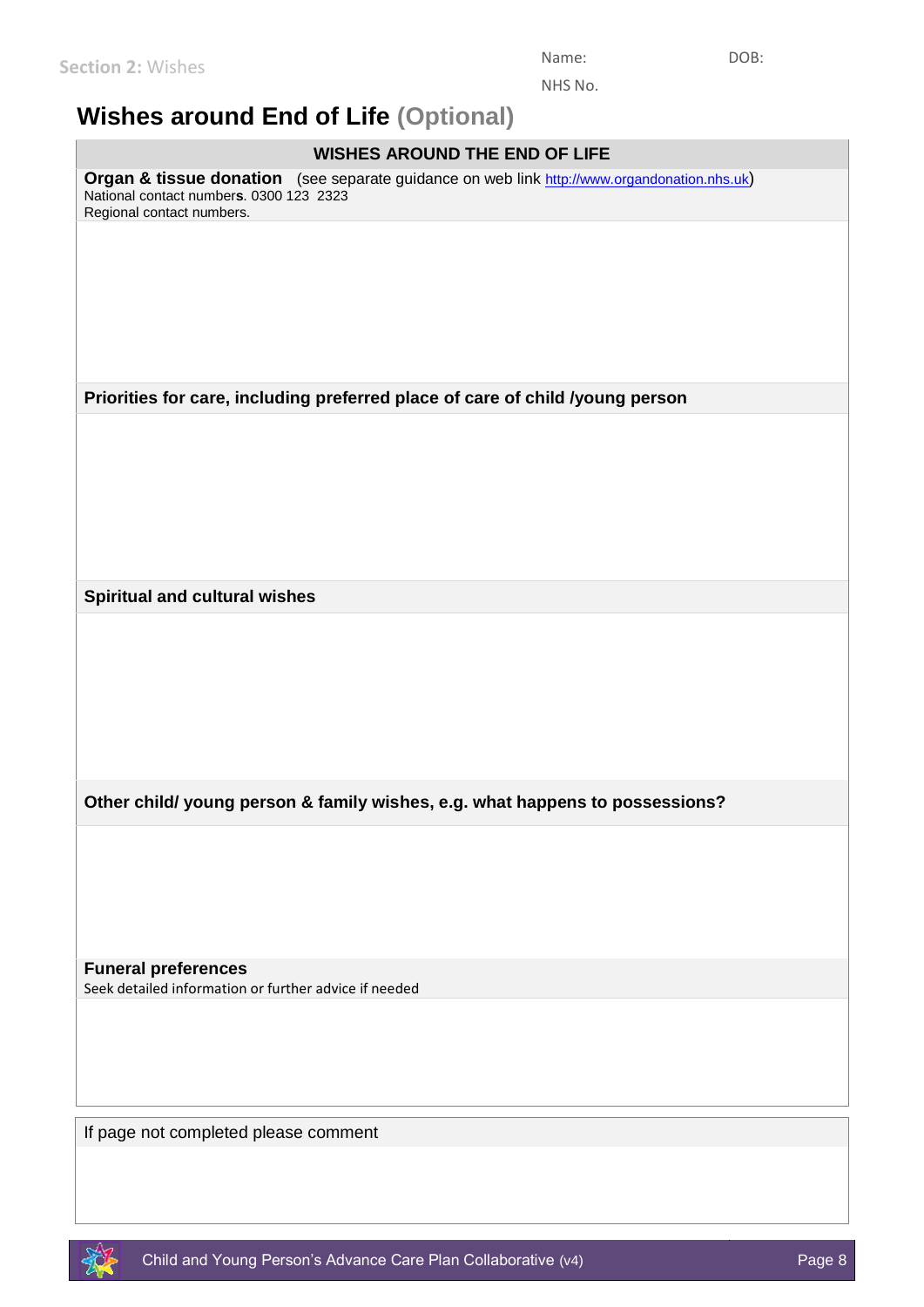NHS No.

#### <span id="page-8-0"></span>**Management of Anticipated Complications** (Allergies recorded on Front Cover)

| Date of Weight | Weight (Kg) | This section should be used to record plans for specific circumstances which<br>might be encountered e.g. management of chest infections. Where a |  |
|----------------|-------------|---------------------------------------------------------------------------------------------------------------------------------------------------|--|
|                |             | management plan already exists (e.g. seizure management plan) it should be<br>signposted                                                          |  |

#### **Instructions for specific circumstances**

For example seizures: manage as per Advanced Paediatric Life Support (APLS) Guidelines, or may require a personalised seizure plan as signposted here.

Include below as to if, or when, to call 999 and transfer to hospital.

| Name | Signature | <b>Professional Role</b> | Date |
|------|-----------|--------------------------|------|
|      |           |                          |      |
|      |           |                          |      |

#### **Additional Notes**

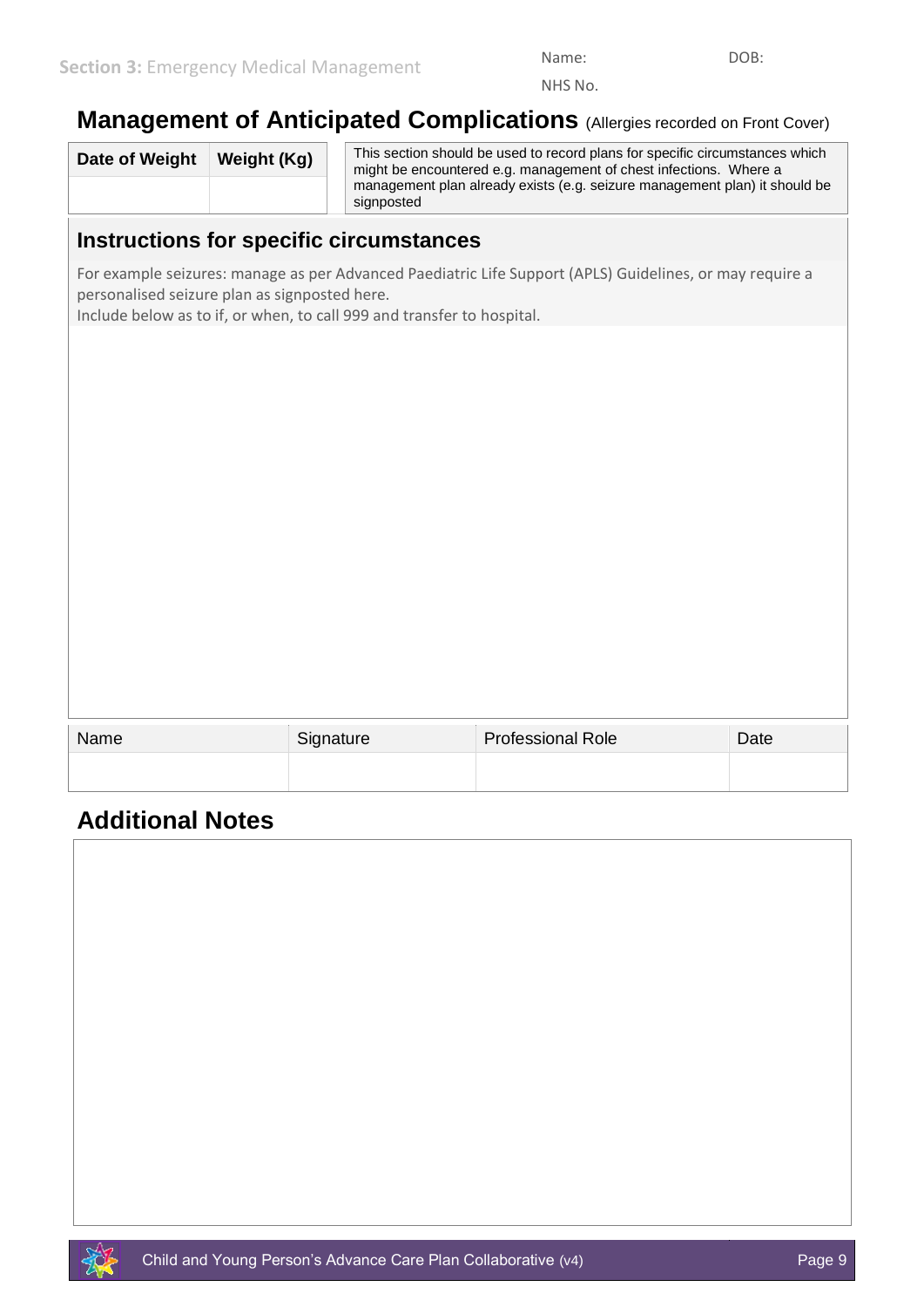NHS No.

## <span id="page-9-0"></span>**Management of an Acute Significant Deterioration** (non-arrest)

 **Prompt: allergies recorded on Front Cover | Prompt: Review with ReSPECT form**

In the event of a likely *reversible* cause for acute life-threatening deterioration such as **choking, tracheostomy blockage or anaphylaxis please intervene and treat actively.** Please also treat the following possible problems actively e.g. bleeding **(please state):**

An acute deterioration may lead to a cardiorespiratory arrest. If a decision about CPR has not been made then the default is to attempt resuscitation unless this would be futile, unlikely to be successful or not in the child's best interests.

**In the event of life threatening event provide the following care** (Add patient-specific detail below)

| Support transfer to preferred place of care if<br>known and possible                    |  |
|-----------------------------------------------------------------------------------------|--|
| Maintain comfort and symptom management,<br>and support child / young person and family |  |
| Clear upper; airway / mouthcare                                                         |  |

| $O$ Yes $O$ No               | Facemask oxygen if available.                             |
|------------------------------|-----------------------------------------------------------|
| $O Yes$ $O No$               | Bag and mask ventilation or mouth to mouth ventilation.   |
| $O Yes$ $O No$               | Emergency transfer to hospital if considered appropriate. |
| $O Yes$ $O No$               | Intravenous access                                        |
| $O Yes$ $O No$               | Intraosseous access.                                      |
| $O Yes$ $O No$               | Non-invasive ventilation/Optiflow.                        |
| $O$ Yes $O$ No               | Intubation                                                |
| $\bigcirc$ Yes $\bigcirc$ No | Admission to Intensive Care (where medically appropriate) |
| $\bigcirc$ Yes $\bigcirc$ No | Other:                                                    |
|                              |                                                           |

#### **Comments about feeds and fluids**

**Other (please state):** (e.g. may include specific information if a life-threatening emergency happens at school)

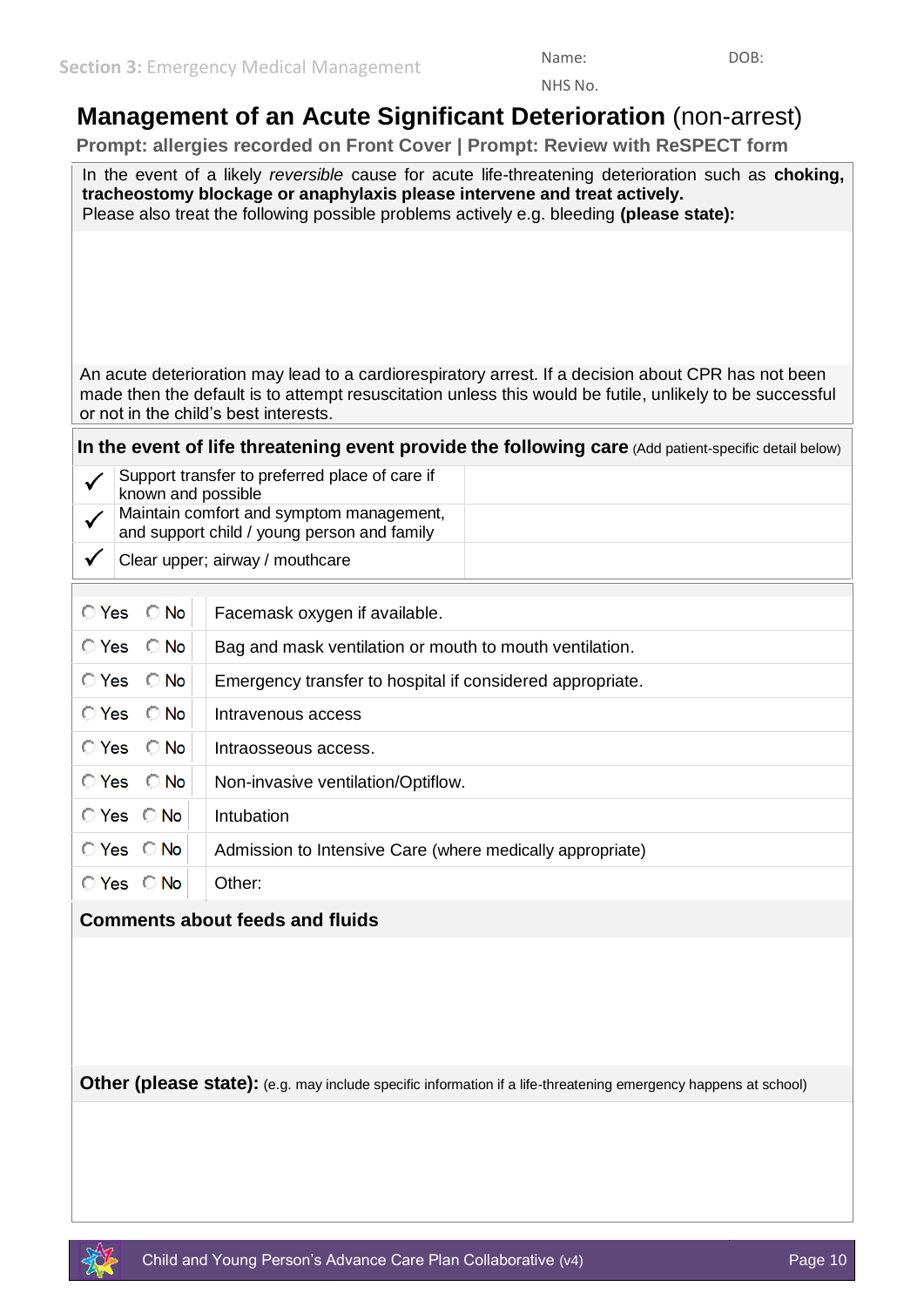NHS No.

## <span id="page-10-0"></span>**ReSPECT** (Recommended Summary Plan for Emergency Care and Treatment) **including Management of Cardiorespiratory Arrest** (may Include **DNACPR**) **1 Preferred Name**: **Date completed**: **2** Summary of relevant information for this plan (see also section 6) Including diagnosis, communication needs (e.g. interpreter, communication aids) and reasons for the preferences and recommendations recorded. Details of other relevant planning documents and where to find them (e.g. Advance Decision to Refuse Treatment, Advance Care Plan). Also include known wishes about organ donation.

| 3 | Personal preferences to guide this plan (when the person has capacity)                          |  |                     |                     |
|---|-------------------------------------------------------------------------------------------------|--|---------------------|---------------------|
|   | How would you balance the priorities for your care (you may mark along the scale, if you wish): |  |                     |                     |
|   |                                                                                                 |  |                     |                     |
|   | Prioritise sustaining life,                                                                     |  | Prioritise comfort, |                     |
|   | even at the expense                                                                             |  |                     | even at the expense |
|   | of some comfort                                                                                 |  |                     | of sustaining life  |
|   | Considering the above priorities, what is most important to you is (optional):                  |  |                     |                     |

| Clinical recommendations for emergency care and treatment          |                                                          |
|--------------------------------------------------------------------|----------------------------------------------------------|
| <b>Focus on life-sustaining treatment</b><br>as per guidance below | <b>Focus on symptom control</b><br>as per guidance below |
| (Clinician signature)                                              | (Clinician signature)                                    |

Now provide clinical guidance on specific interventions that may or may not be wanted or clinically appropriate, including being taken or admitted to hospital +/- receiving life support**:**





☐